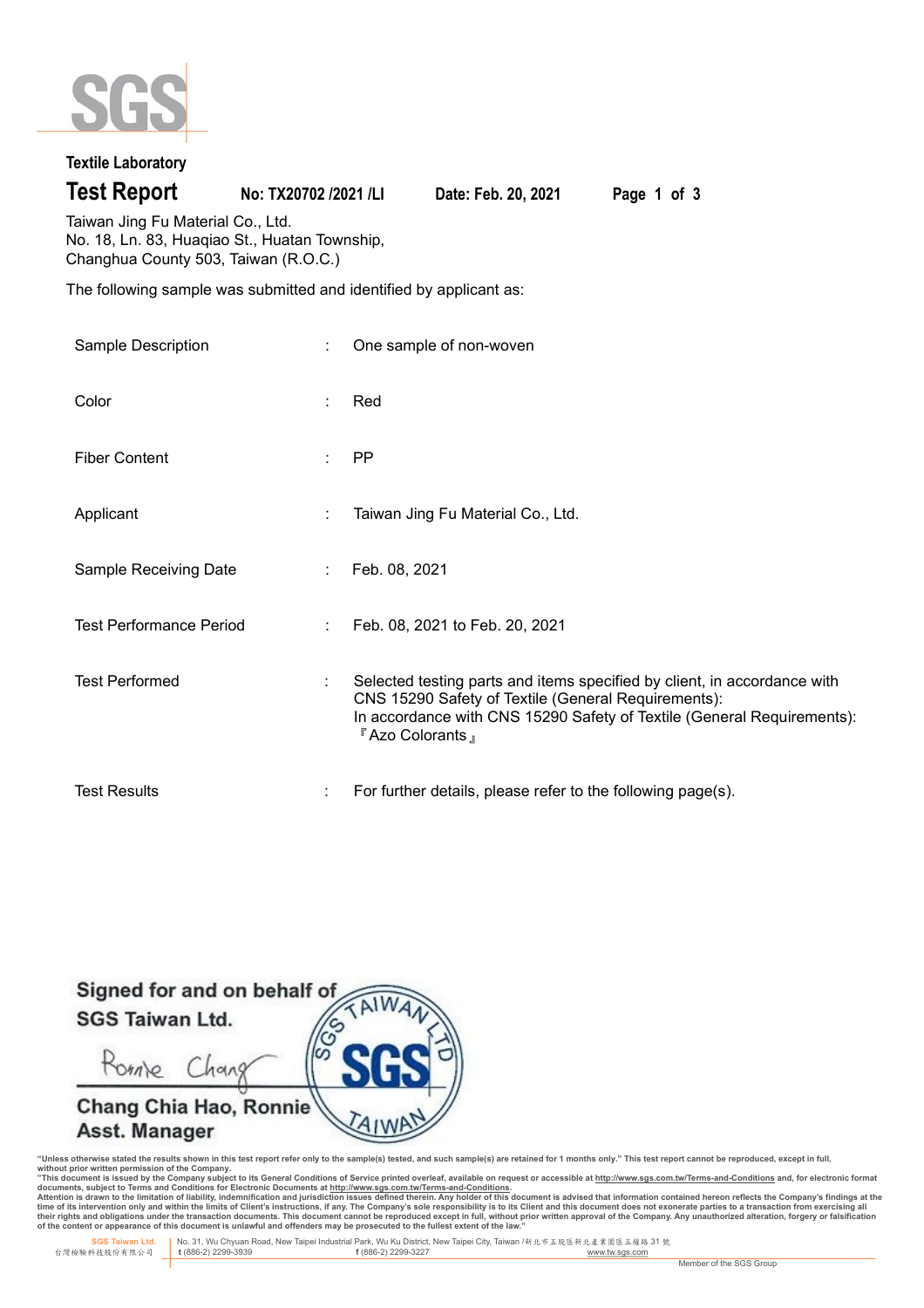

## **Textile Laboratory**

**Test Report No: TX20702 /2021 /LI Date: Feb. 20, 2021 Page 2 of 3**

Test Results:

### **Azo Colorants**

Test Method: According to CNS 16113-1 L3280-1/CNS 16113-3 L3280-3. Analysis was conducted with GC-MS/HPLC DAD.

|                                           |                | Result          | <b>CNS 15290</b> |
|-------------------------------------------|----------------|-----------------|------------------|
|                                           |                | (mg/kg)         | Recommend Max.   |
|                                           |                |                 | Limit (mg/kg)    |
|                                           | <b>CAS No.</b> | With extracting |                  |
|                                           |                | 1               |                  |
| 4-Aminobiphenyl                           | $92 - 67 - 1$  | $\overline{ND}$ | 30               |
| Benzidine                                 | $92 - 87 - 5$  | <b>ND</b>       | 30               |
| 4-Chlor-o-toluidine                       | 95-69-2        | $\overline{ND}$ | $\overline{30}$  |
| 2-Naphthylamine                           | $91-59-8$      | ND              | 30               |
| o-Aminoazotoluene                         | 97-56-3        | <b>ND</b>       | 30               |
| 5-nitro-o-toluidine /                     | 99-55-8        | <b>ND</b>       | 30               |
| 2-Amino-4-nitrotoluene                    |                |                 |                  |
| 4-Chloroaniline                           | 106-47-8       | <b>ND</b>       | 30               |
| 4-methoxy-m-phenylenediamine /            | 615-05-4       | <b>ND</b>       | 30               |
| 2,4-Diaminoanisole                        |                |                 |                  |
| 4,4'-Diaminodiphenylmethane               | 101-77-9       | <b>ND</b>       | 30               |
| 3,3'-Dichlorobenzidine                    | $91 - 94 - 1$  | <b>ND</b>       | 30               |
| 3,3'-Dimethoxybenzidine                   | 119-90-4       | <b>ND</b>       | 30               |
| 3,3'-Dimethybenzidine                     | 119-93-7       | <b>ND</b>       | 30               |
| 4,4'-methylenedi-o-toluidine /            | 838-88-0       | <b>ND</b>       | 30               |
| 3,3'-Dimethyl-4,4'-diaminodiphenylmethane |                |                 |                  |
| p-Cresidine                               | 120-71-8       | <b>ND</b>       | 30               |
| 4,4'-Methylene-bis-(2-chloroaniline)      | $101 - 14 - 4$ | <b>ND</b>       | 30               |
| 4,4'-Oxydianiline                         | 101-80-4       | <b>ND</b>       | 30               |
| 4,4'-Thiodianiline                        | 139-65-1       | <b>ND</b>       | 30               |
| o-Toluidine                               | 95-53-4        | <b>ND</b>       | 30               |
| 4-methyl-m-phenylenediamine /             | 95-80-7        | <b>ND</b>       | 30               |
| 2,4-Toluylendiamine                       |                |                 |                  |
| 2,4,5-Trimethylaniline                    | 137-17-7       | <b>ND</b>       | 30               |
| O-Anisidine                               | $90 - 04 - 0$  | <b>ND</b>       | 30               |
| 4-aminoazobenzene                         | 60-09-3        | <b>ND</b>       | 30               |

Sample Description:

1. One sample of non-woven in red.

| Note:   | $ND = Not$ Detected                                                                       |
|---------|-------------------------------------------------------------------------------------------|
|         | Report Limit = $5 \text{ mg/kg}$                                                          |
| Remark: | 4-Aminodiphenyl (CAS No. 92-67-1), 2-Naphthylamine (CAS No. 91-59-8) and 2,4-             |
|         | Diaminoanisole (CAS No. 615-05-4) can be indirectly generated from some colorants which   |
|         | do not contain these amines azo bound. The use of banned azo colorants cannot be reliably |
|         | ascertained without additional information.                                               |

"Unless otherwise stated the results shown in this test report refer only to the sample(s) tested, and such sample(s) are retained for 1 months only." This test report cannot be reproduced, except in full,<br>without prior wr

documents, subject to Terms and Conditions for Electronic Documents at <u>http://www.sqs.com.tw/Terms-and-Conditions</u><br>Attention is drawn to the limitation of liability, indemnification and jurisdiction issues defined threin.